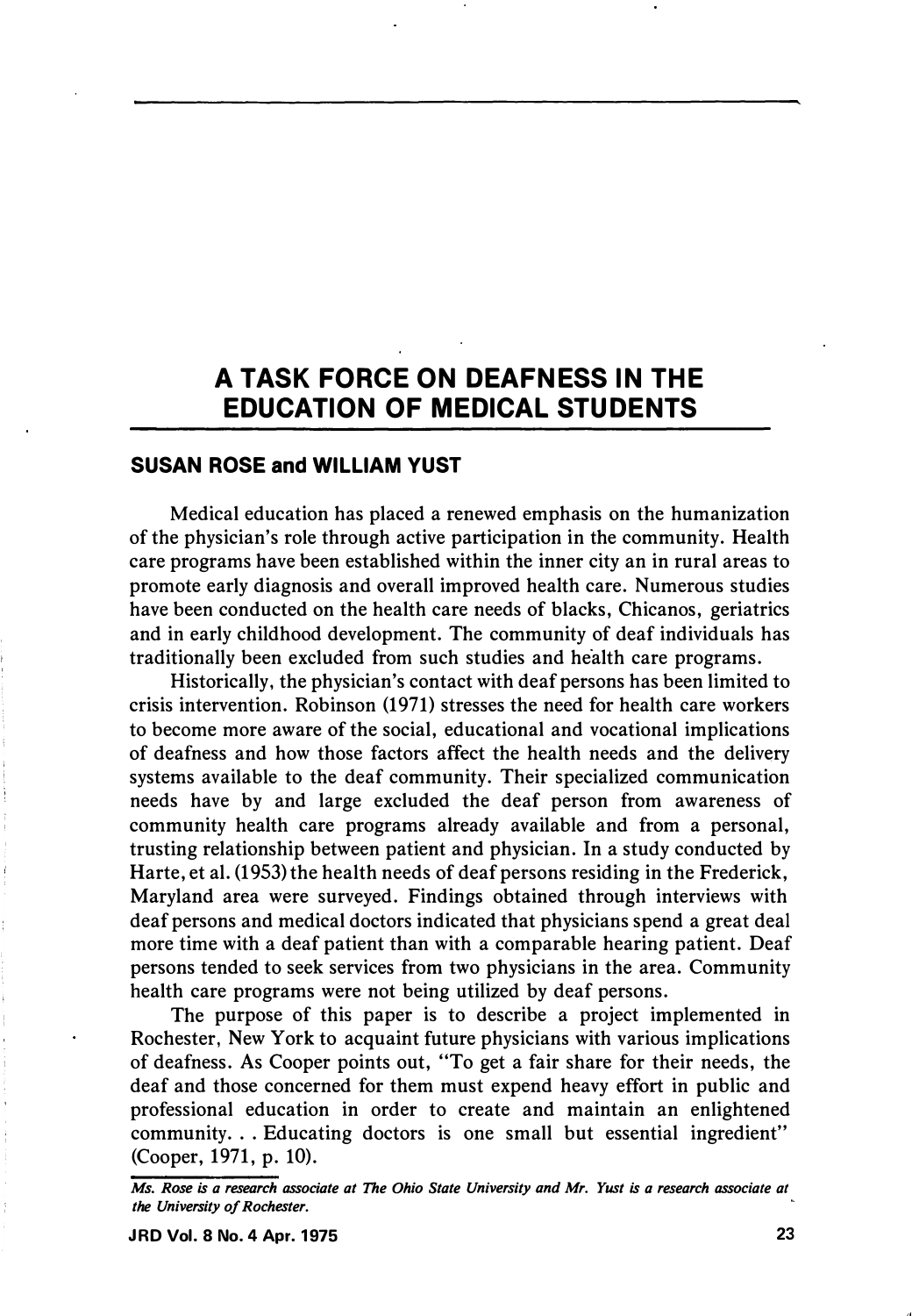Since 1969, the Department of Preventive Medicine and Community Health at the University of Rochester Medical School has administered a course in community health to first year medical students. The course consists of a series of lectures followed by task force experiences. Student experiences gained through task force assignments include skills in communicating and interacting with individuals who may be of different race or economic level or who have various physical or psychological problems.

A task force on deafness was established in 1970, with a counselor from the New York Bureau of Vocational Rehabilitation and a staff member from the Rochester Institute of Technology functioning as coordinators. Program implementation of the task force has been revised annually to keep pace with community health care programs and to increase the quality of learning experiences for the medical students.

The primary objective of the task force was to increase the number of medical doctors who have knowledge about deafness and how to deal with it. This objective was accomplished through the following:

1) To promote understanding of the meaning of deafness and its causes, as well as the educational and rehabilitative processes needed or available for deaf children and adults; to learn the rudiments of audiological and medical approaches to hearing loss; and to study the implications of deafness for the psychosocial development of the indi vidual, as well as for the development of language and communication skill.

2) To acquaint medical students with community organizations and local, state, and federal agencies, that serve as resources to deaf persons.

3) To provide experiences for increased sensitization to deafness and deaf persons through interaction with deaf children, adolescents, adults, and their families.

4) To instruct medical students in the basic skills of manual communication.

During the 1973-74 academic year, the medical students participated in a series of activities planned in accordance with student time schedules. Specific activities included:

### Communication with the Deaf

Communication classes were conducted by a deaf college student prior to the initiation of the Task Force on Deafness. Discussions and demonstrations focused on the various methods of communication used by deaf persons. These methods included oralism, the Rochester Method, total communication, manual communication, and general use of nonverbal modalities.

### Orientation with an Audiologist

An audiologist from the National Technical Institute for the Deaf met with the medical students for two sessions. Decibel loss, audiograms,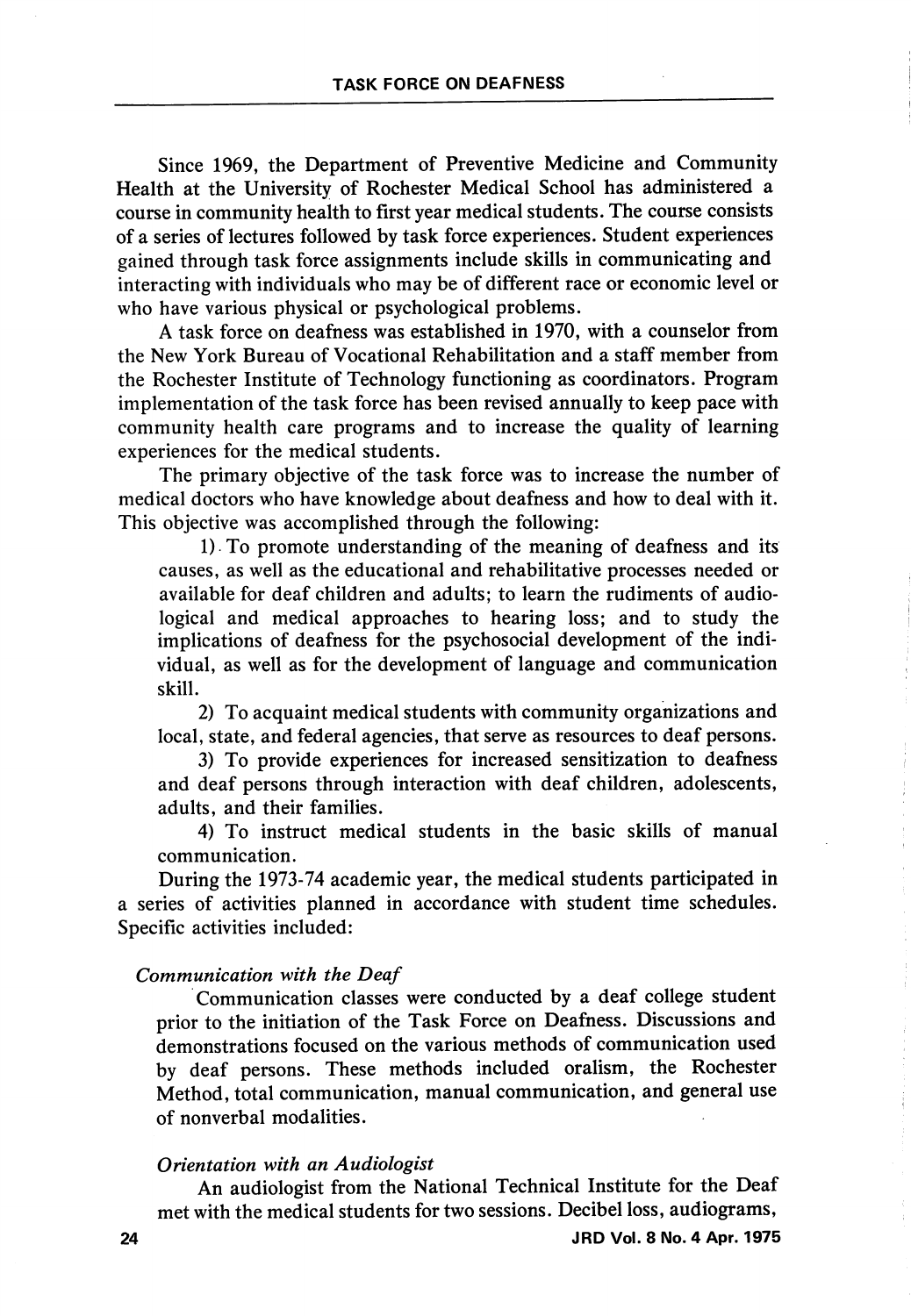and types and causes of hearing loss were discussed. General referral and rehabilitation functions of the aduiologist were also presented.

### Simulation of a mild hearing loss.

The audiologist fitted each medical student with ear defenders fol lowed by an audiological test with and without defenders. Individual audiograms were discussed with the students.

## Discussion with a member of the Committee To Study Health Needs of the Deaf

This session familiarized students with problems deaf persons en counter in attempting to gain access to health care, problems encounter ed in admittance into the hospital or clinic and problems encountered in the doctor's office.

## Visits to schools and agencies serving deaf persons.

Observations were carried out by the medical students at a resi dential school for the deaf, at elementary and preschool programs for the hearing impaired located in a day school setting, and at a compre hensive rehabilitation facility which serves deaf adults as well as other handicapped groups.

## Panel Discussion

Experiences of interaction with the medical profession were shared with the medical students through a panel discussion. Members of the panel included a hearing mother of a deaf child, a deaf father of a deaf child and a college student who became deaf at the age of 15 years. Panel members discussed their perceptions of the quality of medical care they or their children received.

# A presentation by a Psychologist who worked with deaf clients.

A psychologist who has spent a great deal of time in therapy with deaf children presented some of his findings to the medical students and shared information regarding psychosocial implications of deafness.

## Meeting with the staff of a Health Center serving deaf and hearing college students.

The medical students met with the director of the Rochester Institute of Technology Health Center and a nurse on the staff who works Institute of Technology Health Center and a nurse on the staff who works primarily with deaf students. Perceptions were shared with the medical students regarding interaction with deaf patients. Practical suggestions were made as how to best assist the deaf patient with severe communi cation problems and those who have apprehension toward medical per sonnel.